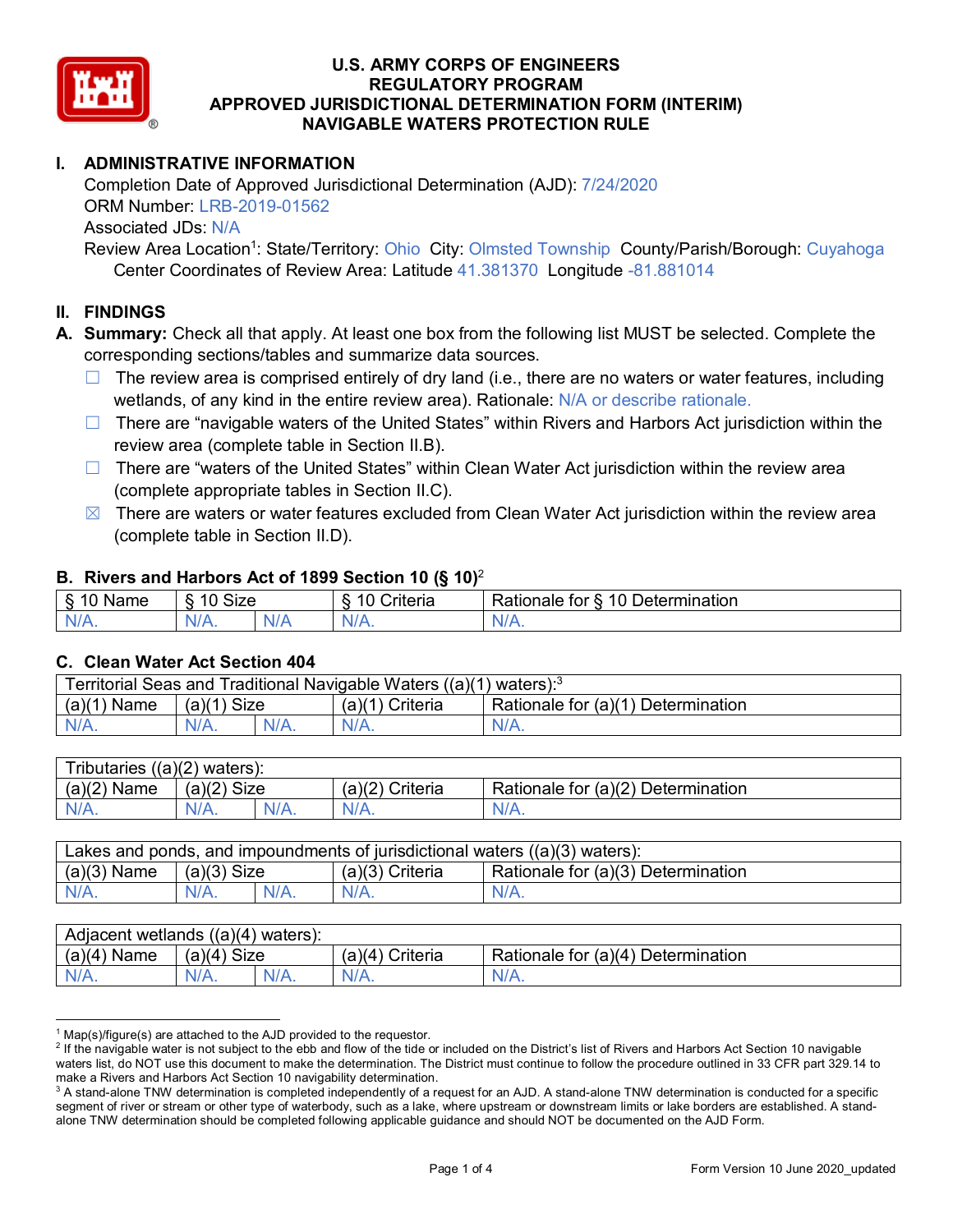

## **D. Excluded Waters or Features**

| Excluded waters $((b)(1) - (b)(12))$ : <sup>4</sup> |                       |                  |                                    |                                                                                                                                                                                                                                                                                                                                                                                                                                                                                                                                                                                                                                                                                                                                                                                                                                                                                                                                                                                                                                                                                                                                                              |  |  |
|-----------------------------------------------------|-----------------------|------------------|------------------------------------|--------------------------------------------------------------------------------------------------------------------------------------------------------------------------------------------------------------------------------------------------------------------------------------------------------------------------------------------------------------------------------------------------------------------------------------------------------------------------------------------------------------------------------------------------------------------------------------------------------------------------------------------------------------------------------------------------------------------------------------------------------------------------------------------------------------------------------------------------------------------------------------------------------------------------------------------------------------------------------------------------------------------------------------------------------------------------------------------------------------------------------------------------------------|--|--|
| <b>Exclusion Name</b>                               | <b>Exclusion Size</b> |                  | Exclusion <sup>5</sup>             | <b>Rationale for Exclusion Determination</b>                                                                                                                                                                                                                                                                                                                                                                                                                                                                                                                                                                                                                                                                                                                                                                                                                                                                                                                                                                                                                                                                                                                 |  |  |
| Wetlands A, B,<br>$C, D, E, F$ and $G$              | 5.33                  | $\text{acre}(s)$ | $(b)(1)$ Non-<br>adjacent wetland. | Wetlands A, B, C and F are located entirely<br>onsite. They were circumnavigated and the only<br>observed connection to an a(1-3) water is<br>Stream 1 (please see below for discussion on<br>Stream 1). Since the stream channel itself was<br>determined to be excluded, these wetlands are<br>excluded under b(1). Wetlands D, E and G<br>extend offsite, and were not entirely<br>circumnavigated. However, visual observations<br>on adjacent parcels showed the extent of these<br>wetlands do not extend offsite to the nearest a(1-<br>3) water which, according to the North Olmsted,<br>OH 7.5 min quad is located approximately 720<br>feet away. Heading north of the subject parcel<br>recent development has raised the grade of the<br>adjacent parcel - further evidencing that onsite<br>wetlands do not extend to the nearest a(1-3)<br>water. Heading south, existing development and<br>natural topography further demonstrates that<br>these onsite wetlands do not extend to the<br>nearest a(1-3) water. A search of the National<br>Wetland Inventory confirms that none of these<br>wetlands extends to the nearest $a(1-3)$ water. |  |  |

| (b)(12)): <sup>6</sup><br>Excluded waters $((b)(1) -$ |                       |                |                                                                                                     |                                                                                                                                                                                                                                                                                                                                                                                                                                                                                                                                                                                                |  |  |
|-------------------------------------------------------|-----------------------|----------------|-----------------------------------------------------------------------------------------------------|------------------------------------------------------------------------------------------------------------------------------------------------------------------------------------------------------------------------------------------------------------------------------------------------------------------------------------------------------------------------------------------------------------------------------------------------------------------------------------------------------------------------------------------------------------------------------------------------|--|--|
| <b>Exclusion Name</b>                                 | <b>Exclusion Size</b> |                | Exclusion <sup>7</sup>                                                                              | <b>Rationale for Exclusion Determination</b>                                                                                                                                                                                                                                                                                                                                                                                                                                                                                                                                                   |  |  |
| Stream 1                                              | 368                   | linear<br>feet | $(b)(3)$ Ephemeral<br>feature, including<br>an ephemeral<br>stream, swale,<br>gully, rill, or pool. | Stream1 was observed to be an ephemeral<br>stream channel. This was based on a<br>combination of the following - channel size,<br>observed substrate, lack of flow, and absence of<br>groundwater. Each channel was approximately 3<br>feet in width, with silt to sandy substrate – which<br>can be evidence of infrequent flow. There was<br>no observed flow (despite the fact that the visit<br>was conducted during a normal period (see<br>Typical Year Assessment below)). While onsite,<br>Corps staff walked the length of the stream<br>channels looking for evidence of groundwater |  |  |

 <sup>4</sup> Some excluded waters, such as (b)(2) and (b)(4), may not be specifically identified on the AJD form unless a requestor specifically asks a Corps district to do so. Corps districts may, in case-by-case instances, choose to identify some or all of these waters within the review area.

 $^5$  Because of the broad nature of the (b)(1) exclusion and in an effort to collect data on specific types of waters that would be covered by the (b)(1) exclusion, four sub-categories of (b)(1) exclusions were administratively created for the purposes of the AJD Form. These four sub-categories are not new exclusions, but are simply administrative distinctions and remain (b)(1) exclusions as defined by the NWPR.

 $6$  Some excluded waters, such as (b)(2) and (b)(4), may not be specifically identified on the AJD form unless a requestor specifically asks a Corps district to do so. Corps districts may, in case-by-case instances, choose to identify some or all of these waters within the review area.

<sup>&</sup>lt;sup>7</sup> Because of the broad nature of the (b)(1) exclusion and in an effort to collect data on specific types of waters that would be covered by the (b)(1) exclusion, four sub-categories of (b)(1) exclusions were administratively created for the purposes of the AJD Form. These four sub-categories are not new exclusions, but are simply administrative distinctions and remain (b)(1) exclusions as defined by the NWPR.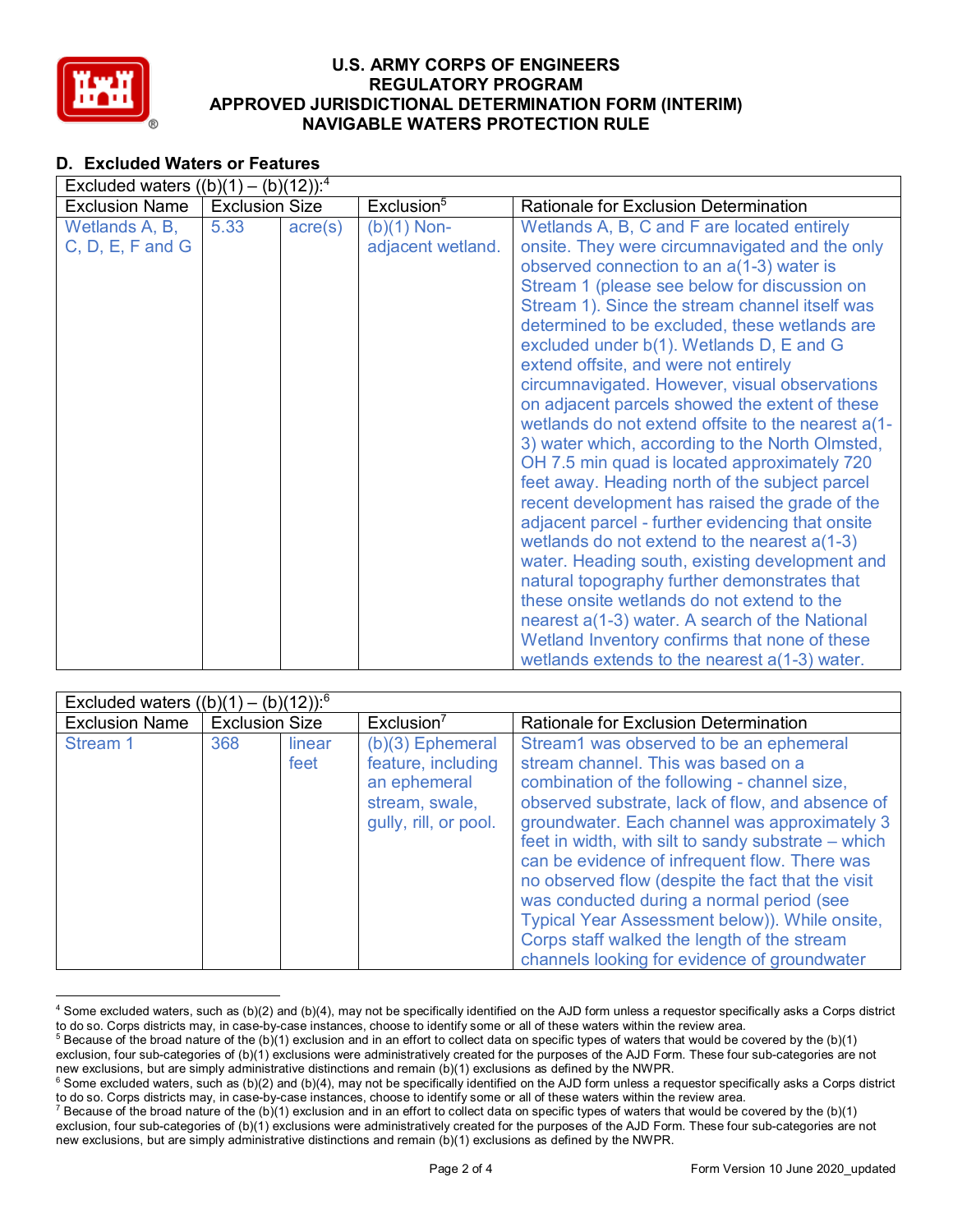

| Excluded waters $((b)(1) - (b)(12))$ : <sup>6</sup> |                       |                        |                                                                                                                                                                                                                                                                                                                                                                                                                                                                                                                                                                                                                                                                                                                                                                                          |  |  |
|-----------------------------------------------------|-----------------------|------------------------|------------------------------------------------------------------------------------------------------------------------------------------------------------------------------------------------------------------------------------------------------------------------------------------------------------------------------------------------------------------------------------------------------------------------------------------------------------------------------------------------------------------------------------------------------------------------------------------------------------------------------------------------------------------------------------------------------------------------------------------------------------------------------------------|--|--|
| <b>Exclusion Name</b>                               | <b>Exclusion Size</b> | Exclusion <sup>7</sup> | Rationale for Exclusion Determination                                                                                                                                                                                                                                                                                                                                                                                                                                                                                                                                                                                                                                                                                                                                                    |  |  |
|                                                     |                       |                        | influence - none were observed. There were no<br>observed seeps or springs, and topography is<br>relatively flat so none would be expected. In<br>addition, vegetation (i.e. skunk cabbage, royal<br>fern) that are most commonly observed in areas<br>of groundwater influence were not observed<br>onsite. Therefore, it was determined there is no<br>groundwater influence and hydrology is strictly<br>from precipitation. In addition, to confirm onsite<br>observations the North Olmsted, OH 7.5 min<br><b>USGS Quad was reviewed to determine</b><br>presence/absence of onsite stream channels.<br>This resource did not identify onsite stream<br>channels. Thus, based on the above, it was<br>determined that the onsite stream channel is an<br>excluded ephemeral stream. |  |  |

## **III. SUPPORTING INFORMATION**

**A. Select/enter all resources** that were used to aid in this determination and attach data/maps to this document and/or references/citations in the administrative record, as appropriate.

 $\boxtimes$  Information submitted by, or on behalf of, the applicant/consultant: Wetland Delineation, Parcel Number 261-20-003 & a portion of Parcel Number 261-20-001, Olmsted Toiwnship, Cuyahoga County, Ohio, by HZW Environmental Consultants, December 2019

This information is sufficient for purposes of this AJD. Rationale: N/A

- $\Box$  Data sheets prepared by the Corps: Title(s) and/or date(s).
- ☐ Photographs: Select. Title(s) and/or date(s).
- $\boxtimes$  Corps site visit(s) conducted on: June 17, 2020
- $\Box$  Previous Jurisdictional Determinations (AJDs or PJDs): ORM Number(s) and date(s).
- ☒ Antecedent Precipitation Tool: *provide detailed discussion in Section III.B*.
- ☐ USDA NRCS Soil Survey: Title(s) and/or date(s).
- ☒ USFWS NWI maps: NWI Features FWS, 2018
- ☒ USGS topographic maps: North Olmsted, OH 7.5 min

# **Other data sources used to aid in this determination:**

| Data Source (select)              | Name and/or date and other relevant information |
|-----------------------------------|-------------------------------------------------|
| <b>USGS Sources</b>               | $N/A$ .                                         |
| <b>USDA Sources</b>               | $N/A$ .                                         |
| <b>NOAA Sources</b>               | $N/A$ .                                         |
| <b>USACE Sources</b>              | $N/A$ .                                         |
| <b>State/Local/Tribal Sources</b> | N/A                                             |
| <b>Other Sources</b>              | $N/A$ .                                         |